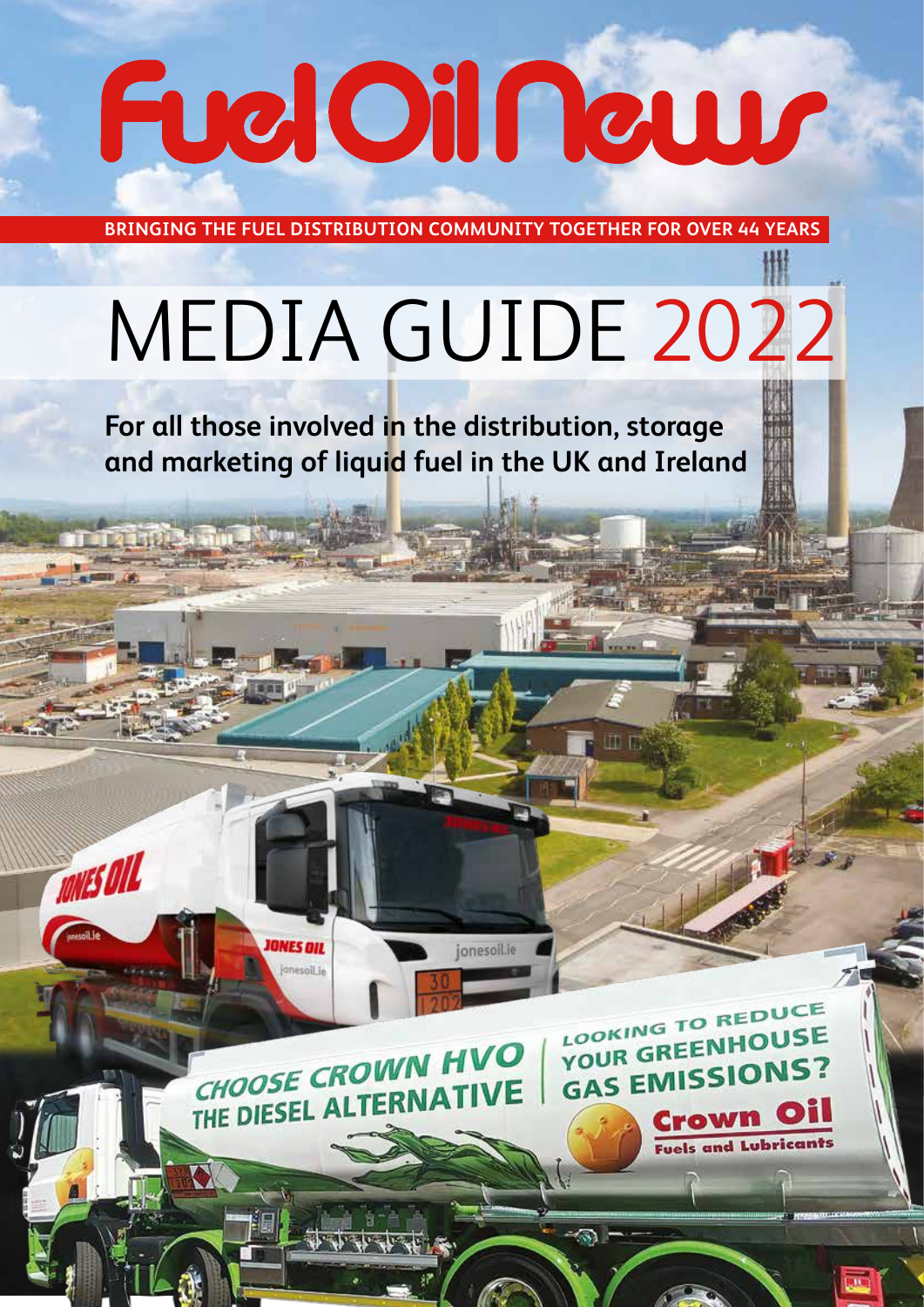Fuel Oil News is a vital channel of communication for those involved in the distribution, storage and marketing of liquid fuel and has been at the heart of the industry community for over 44 years.

#### **HOW DO WE DO IT?**

As a hub for the industry where the community connects and shares valuable insights, we do much more than just bring you the latest news. We also provide:

- **A monthly industry magazine**
- **A constantly updated website**
- **At-a-glance daily industry updates**
- **On-the-pulse social media channels**

Through FON, the members of the community interact with fellow industry professionals, and the supply side, to obtain information critical to business activities.

#### **CONNECT WITH PEERS, SHARE BEST PRACTICE, AND REACH YOUR CUSTOMER BASE**

Not only do we provide the latest news and information for your sector, but we also bring together communities, making it even easier for you to connect with peers. Giving the industry a place to come together to share concerns, information, experience, ideas, and best practice enables those involved to do their job most effectively.

#### **CONNECTING SUPPLIERS TO THE SECTOR**

For those who supply the sector, our print and digital channels offer the opportunity to put relevant products and services in front of decision makers at a time when they are highly engaged with relevant and beneficial content.

With a strong focus on the sector transition and the development of future fuels, Fuel Oil News is on the same journey as the community it serves, offering updates, guidance, and insight as the route for the industry to an alternatively fuelled future is established.



### **IN PRINT, ONLINE AND BY EMAIL**

A subscription to Fuel Oil News gives you

■ A monthly magazine with the latest industry updates on the market, people, products and services as well as in-depth analysis and insight

■ A fortnightly digital bulletin with the latest news and developments

■ Our unique, subscriberexclusive, daily pricing bulletin with key information on market impacts on prices

■ A complimentary copy of our annual industry directory and our annual terminal and storage map.

■ A new website for 2022 with even clearer signposting of core industry topics, a complete, searchable industry directory and excellent opportunities for suppliers to connect with the sector.

This dynamic combination of communication channels offers a direct route for suppliers to the sector to present brands, products and services and to engage with all those involved in liquid fuel distribution.

If you have news, questions, updates or feedback, I would love to hear from you – **margaret@fueloilnews.co.uk**

And don't forget to make sure you are subscribed to our regular industry newsletter: **fueloilnews.co.uk/emailnewsletter/**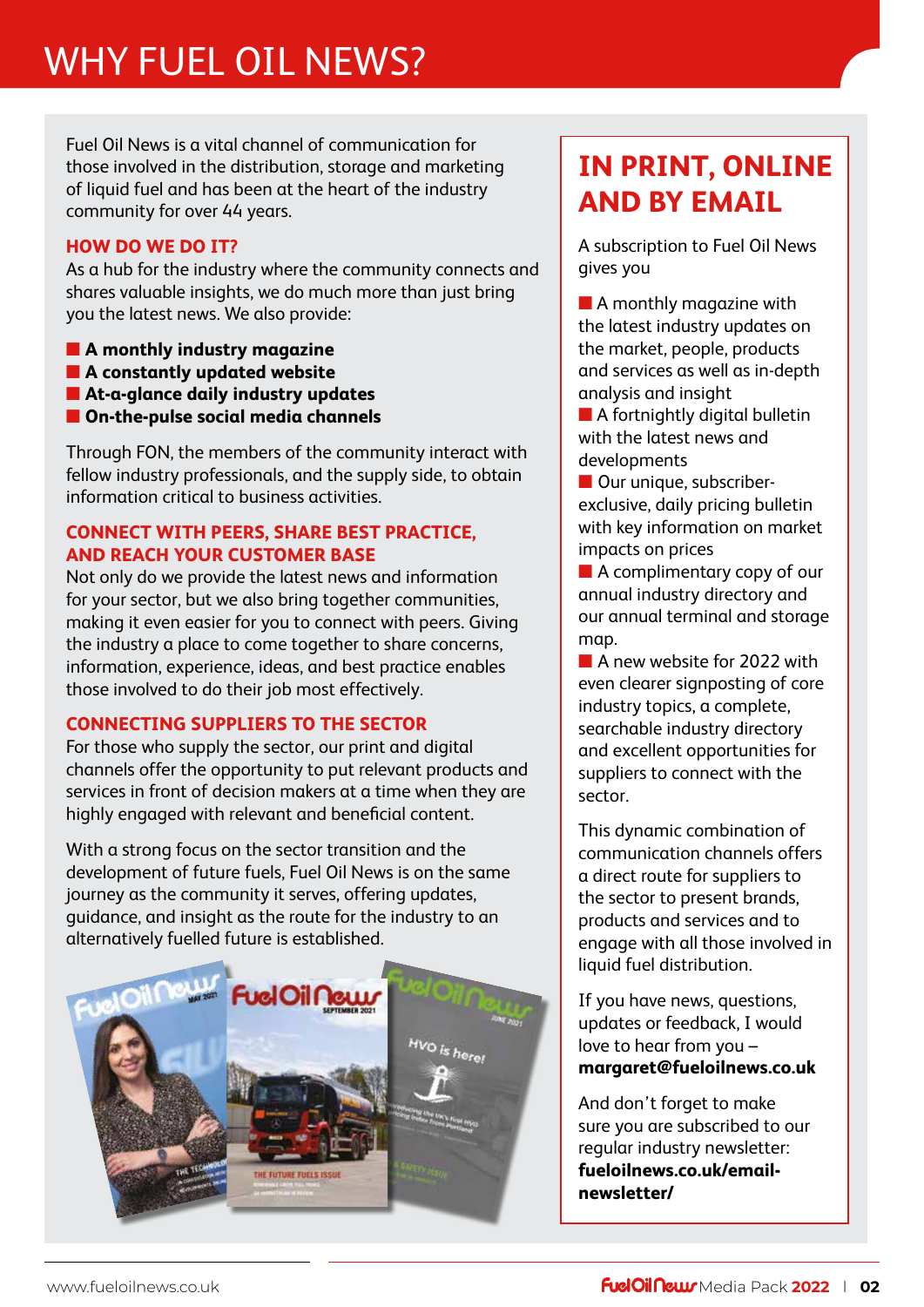## THE FUEL OIL NEWS COMMUNITY



**Website visitors: 344,366 www.fueloilnews.co.uk**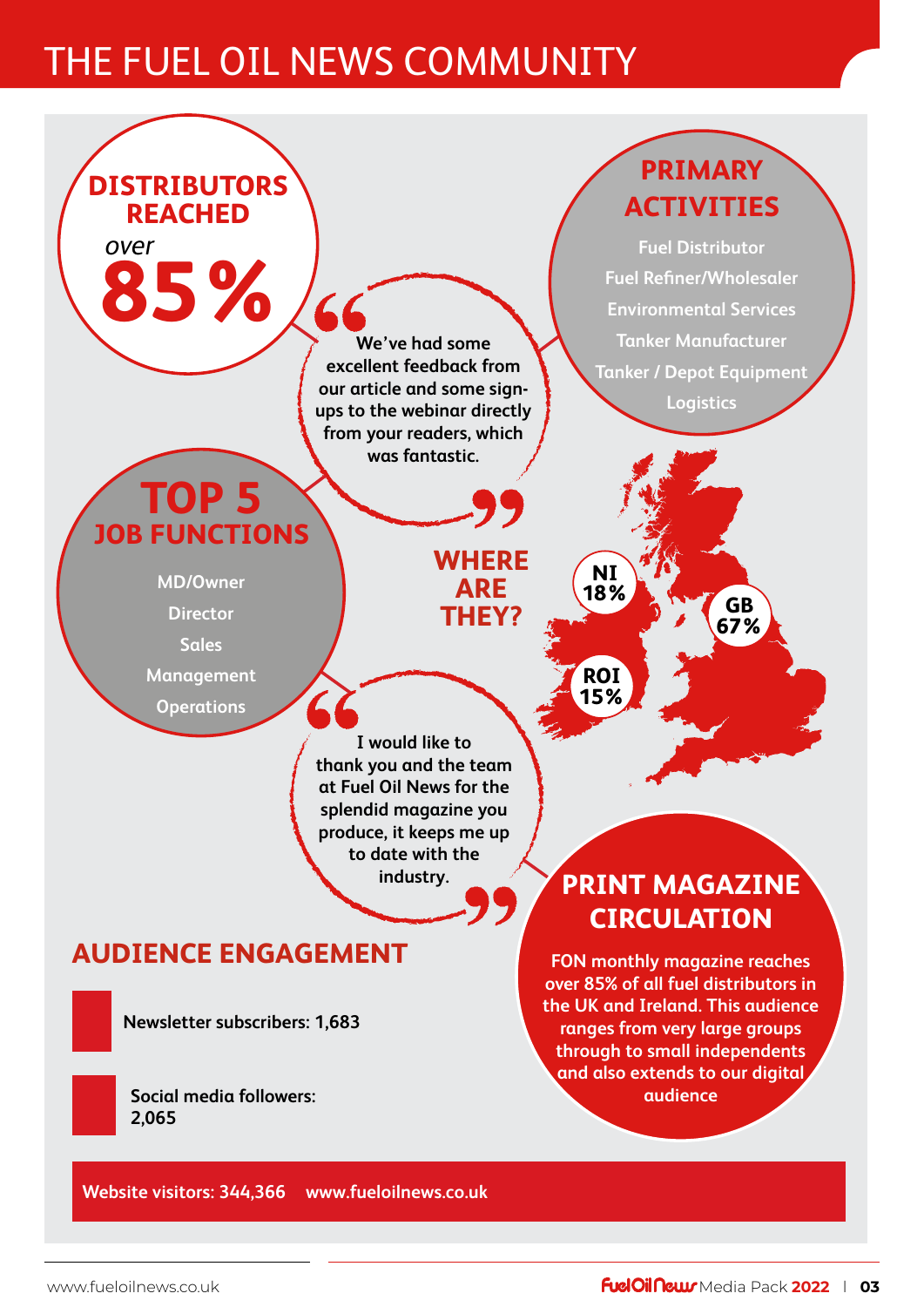## 2022 MAGAZINE EDITORIAL FEATURE SCHEDULE

#### **JANUARY 2022**

- 2021 The annual industry oil price review
- Depot developments
- COP26: Industry takeaways

#### **FEBRUARY 2022**

- TotalEnergies annual report
- The tanker issue
- The Fuel Oil News 2021 Tanker of the Year
- Top 20 fuel distributors UK mainland

#### **MARCH 2022**

- The transport energy mix
- Hydrogen latest
- Red diesel update
- Top 10 fuel distributors Northern Ireland and Republic of Ireland

#### **APRIL 2022 - EXPO ISSUE**

- The key challenges and opportunities facing distributors
- What is the well-equipped distributor investing in?
- UKIFDA EXPO 2022: Special products and services to look out for

#### **MAY 2022**

- Irish focus issue
- What are the challenges and opportunities?
- Automation in the industry
- Succession planning how to prepare for a sale

#### **JUNE 2022**

- Security of supply
- Industry health and safety
- Future fuels latest updates
- Product highlights from UKIFDA EXPO 2022

#### **JULY 2022**

- Hydrogen Strategy ongoing developments
- Succession planning and next generation skills
- The best products to assist with safer operation

#### **AUGUST 2022**

- The top 10 fuel logistics companies – UK and Ireland
- Irish downstream update
- The downstream sector in Norway
- Acquisition in the sector
- The TSA Conference
- what to expect

#### **OCTOBER 2022**

- Carbon capture and storage
- BP Energy Outlook
- Software innovations
- The Tank Storage Association – Conference report & highlights

#### **NOVEMBER 2022**

- The future for the UK's refineries
- Depot developments
- Irish Focus Fuels for Ireland Progress update
- $\blacksquare$  Diversification the sector, the people and the products

#### **SEPTEMBER 2022**

- The latest developments for a greener sector
- Downstream migration from fossil fuels
- Developments in hydrogen
- Getting your customers 'winter ready'

#### **DECEMBER 2022**

- The changing downstream landscape
- $\blacksquare$  The year in review products and services
- Downstream bringing in the next generation

**If you have something to communicate, promote, celebrate or shout about please get in touch with Claudia Weeks, Content Editor Claudia@fueloilnews.co.uk** 1565 653283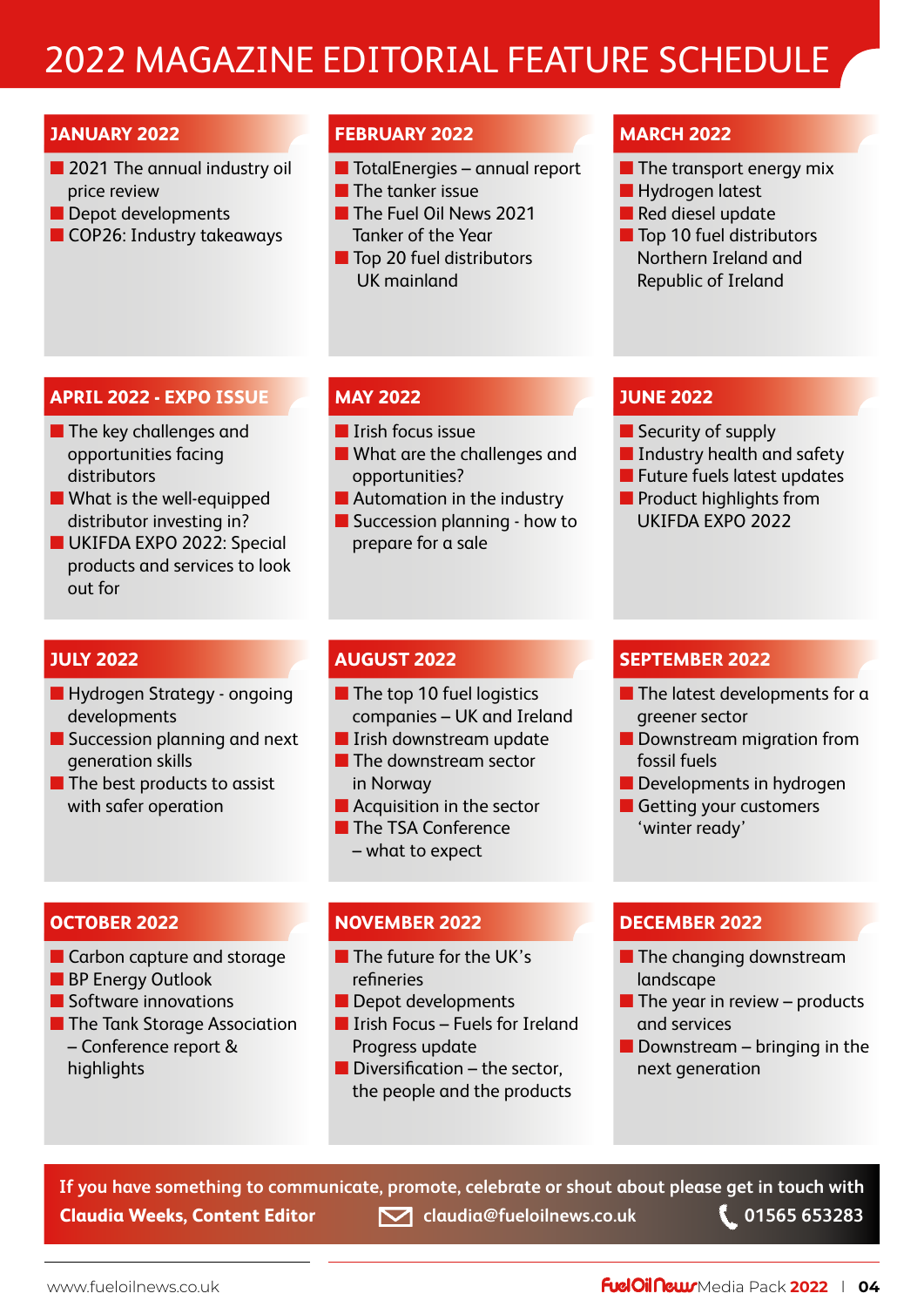## 2022 ISSUE DATES & DEADLINES

| <b>COVER</b><br><b>ISSUE</b> | <b>EDITORIAL</b><br><b>DEADLINE</b> | <b>ADVERT BOOKING</b><br><b>DEADLINE</b> | <b>ADVERT COPY</b><br><b>DEADLINE</b> | <b>PUBLICATION</b><br><b>DATE</b> |
|------------------------------|-------------------------------------|------------------------------------------|---------------------------------------|-----------------------------------|
| January                      | 3-Dec                               | 7-Dec                                    | 10-Dec                                | 6-Jan                             |
| February                     | $7 - Jan$                           | $10$ -Jan                                | $14$ -Jan                             | 3-Feb                             |
| March                        | 8-Feb                               | 10-Feb                                   | 15-Feb                                | 3-Mar                             |
| April (UKIFDA EXPO 2022)     | 8-Mar                               | $10$ -Mar                                | $15$ -Mar                             | 7-Apr                             |
| May                          | 7-Apr                               | 11-Apr                                   | 14-Apr                                | 5-May                             |
| June                         | 6-May                               | 9-May                                    | $13$ -May                             | $2$ -Jun                          |
| July                         | 8-Jun                               | $10 - Jun$                               | $15$ -Jun                             | 7-Jul                             |
| August                       | 8-Jul                               | $11 -$ Jul                               | $15$ -Jul                             | 4-Aug                             |
| September                    | 8-Aug                               | 10-Aug                                   | 15-Aug                                | 1-Sep                             |
| October                      | 8-Sep                               | 12-Sep                                   | 15-Sep                                | 6-Oct                             |
| November                     | $7-0ct$                             | 10-0ct                                   | 14-Oct                                | 3-Nov                             |
| December                     | 8-Nov                               | 10-Nov                                   | 15-Nov                                | 1-Dec                             |

## SPECIAL PROJECTS



#### **FUEL OIL NEWS ANNUAL TERMINAL & STORAGE MAP**

Available in a large format glossy print version which is distributed to subscribers with the February issue of Fuel Oil News.

#### **Display Advertisement Rates**

Annual branding opportunities are available on the large format display map with prices ranging from £1500 p.a. subject to availability



#### **FUEL OIL NEWS ANNUAL INDUSTRY DIRECTORY**

Available in both a print and online version this is the definitive guide to products and services in the sector.

The printed directory is published in a quality A5 book format. It is distributed annually to subscribers as well as being available at UKIFDA EXPO, the key industry event.

It offers excellent and long-lasting exposure for those involved in the sector.

#### **DIRECTORY ADVERTISEMENT RATES**

#### **Enhanced listings:**

Boxed Entry with logo / image  $£250$ 

#### **Display Adverts**

| £1100 |
|-------|
| £650  |
| £375  |
|       |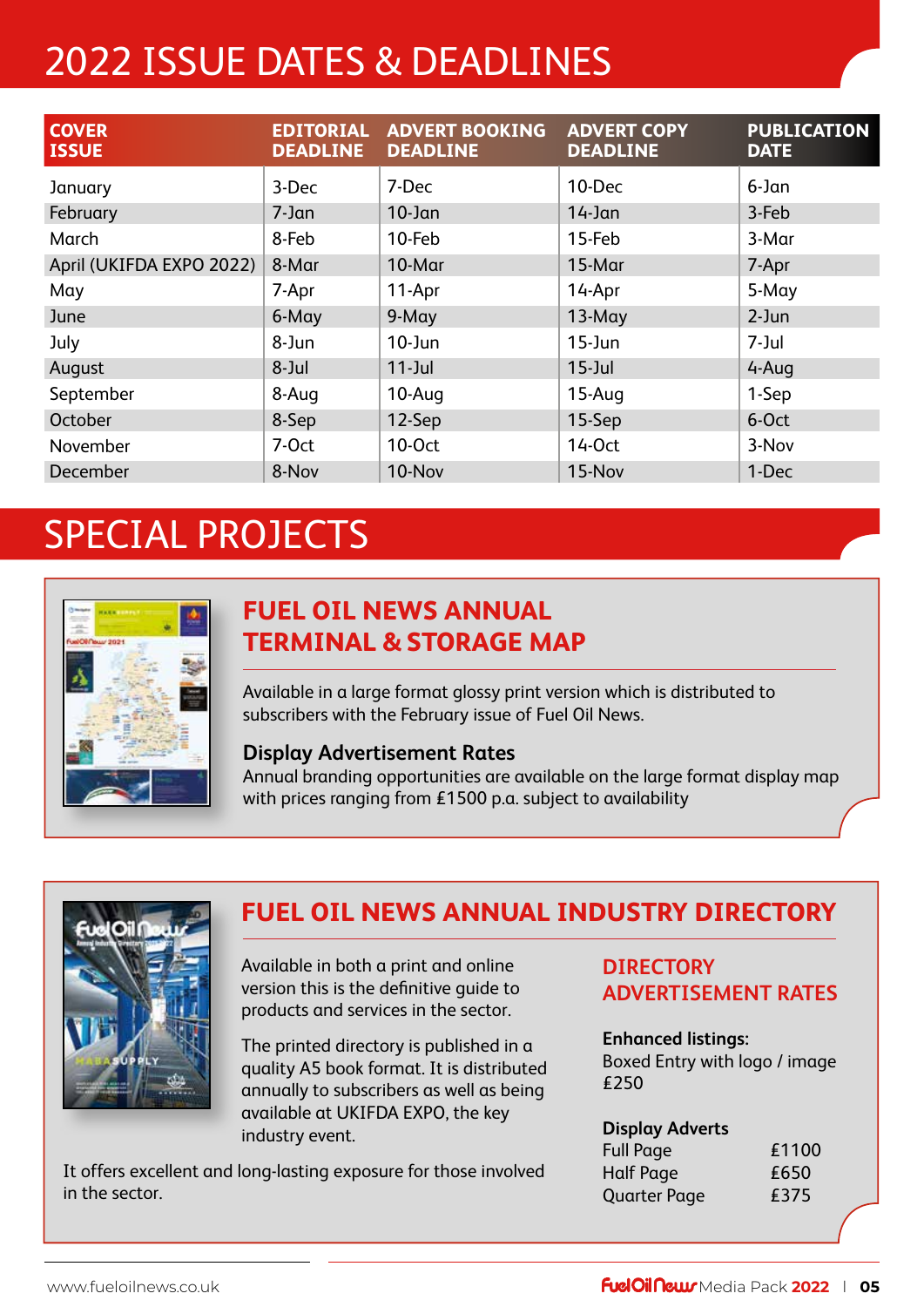## 2022 PRINT ADVERTS: RATES & SPECIFICATIONS

#### **RATES**

| DPS.                | £3150 |
|---------------------|-------|
| <b>Full Page</b>    | £1825 |
| Half Page           | £1010 |
| <b>Quarter Page</b> | £545  |
|                     |       |

#### **Premium Positions**

| <b>Inside Front</b> | $+15%$ |
|---------------------|--------|
| <b>Inside Back</b>  | $+15%$ |

#### **Other Packages**

| <b>Front Cover</b> | <b>POA</b> |
|--------------------|------------|
| Inserts            | <b>POA</b> |

*Advertorial By Arrangement*

#### **HALF PAGE VERTICAL Trim: 270mm x 90mm**

#### **Trim: 125mm x 190mm**

**HALF PAGE HORIZONTAL**



#### **SPECIFICATIONS Height x Width in mm**

#### **DOUBLE PAGE SPREAD**

#### **FULL PAGE**



**Bleed: 303mm x 426mm Trim: 97mm x 420mm Type: 277mm x 400mm Gutter: 26mm**



**Bleed: 303mm x 216mm Trim: 297mm x 210mm Type: 277mm x 190mm**

#### **QUARTER PAGE HORIZONTAL**

**Trim: 62.5mm x 190mm**



#### **QUARTER PAGE VERTICAL**

**Trim: 125mm x 90mm**



#### **PRODUCT & SERVICES DIRECTORY**

In a premium and prominent position on the outside back cover of the monthly magazine the product and services directory provides the opportunity to advertise products and services in an eye-catching but highly affordable way.

Rates are per insertion with a min. 12 insertions *Dimensions: Height x width* 

| Single | £125 | Size: 45mm x 58mm  |
|--------|------|--------------------|
| Double | £245 | Size: 45mm x 120mm |
| Triple | £365 | Size: 45mm x 190mm |

*All advertising rates are exclusive of VAT*

All adverts for the monthly print magazine should be supplied as a PDF with a resolution of 300dpi at print dimensions with all fonts embedded.

#### **ADVERTISING CAMPAIGNS**

To plan your high impact, targeted marketing campaign and present your brand, services and products to this valuable audience please get in touch with

Adrian Major, Sales Manager **Interpretate adrian@fueloilnews.co.uk** 07909 968982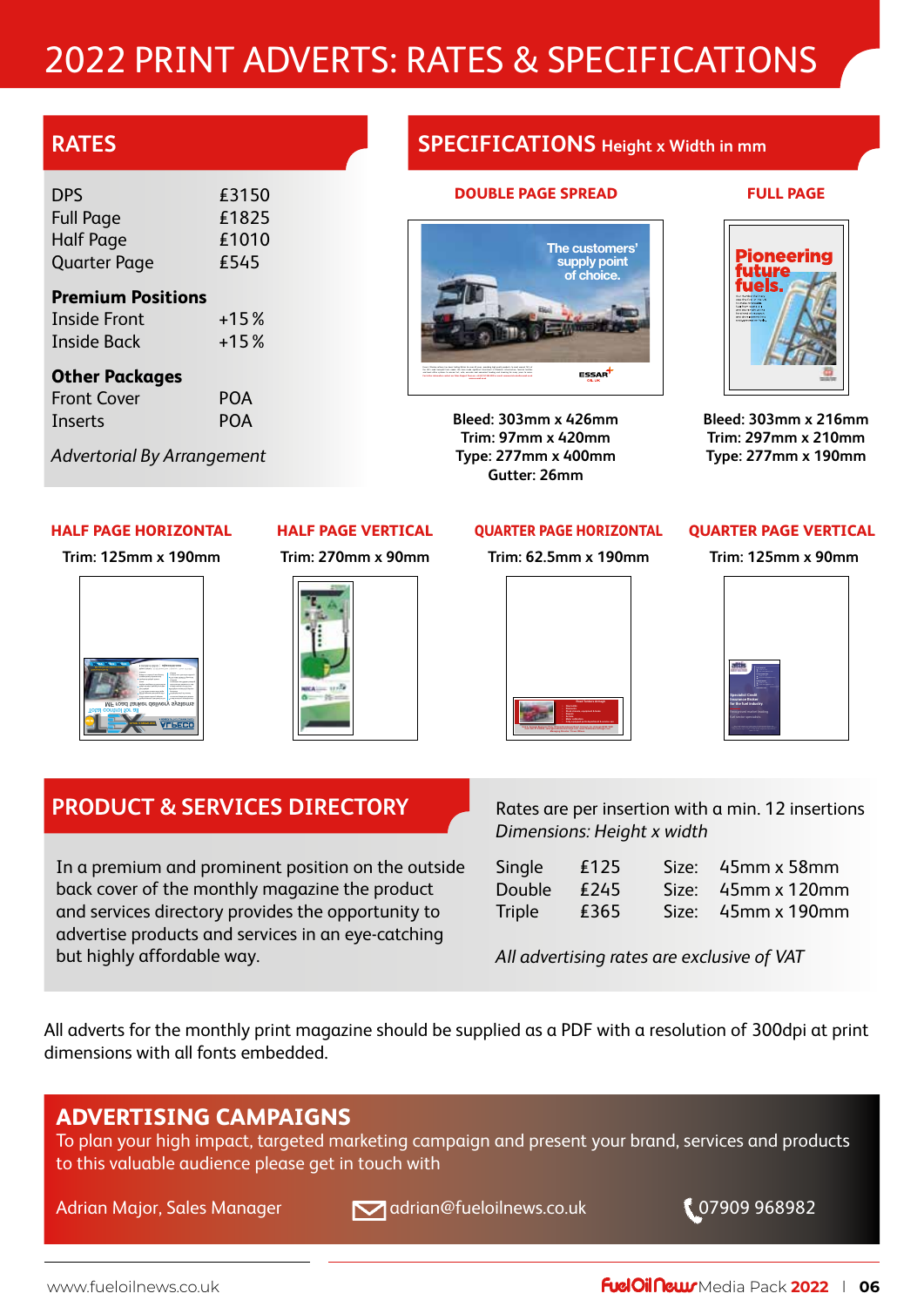## 2022 DIGITAL RATES AND SPECIFICATIONS

#### **WEBSITE RATES Height x Width in px ENEWS RATES Height x Width in px**

#### **ONLINE**

With the latest news, a searchable industry directory, a terminal and storage map and vital information relating to the fuel oil sector, the website is visited by in excess of 4,500 unique visitors monthly making it an excellent place to raise brand awareness.

#### **ADVERTISING OPTIONS**

**Masthead: £1250 per month** *Dimensions: 90px high x 728px wide (Mobile 50px high x 320px wide)* **Leaderboard: £750 per month**  *Dimensions: 90px high x 970px wide (Mobile 250px high x 300px wide)* **MPU: £750 per month**  *Dimensions: 250px high x 300px wide (Mobile 50px high x 320px wide)*

#### **ENHANCED AND FEATURE ONLINE DIRECTORY LISTINGS**

**Enhanced £250 per year** *(no charge if enhanced option taken in print directory)*  **Featured £500 per year**  *(£250 if enhanced option taken in print directory)*

#### **BY EMAIL**

Produced twice monthly, the Fuel Oil News e-news is delivered to over 2,200 subscribed individuals and enjoys a high level of engagement.

With an open rate of 30% and between 23% and 29% of recipients actively engaging with the contents, the newsletter represents an excellent opportunity to raise your profile and engage with those who have a wide ranging and active interest in the sector.

#### **ADVERTISING OPTIONS**

**Standard Banner £750 for 2 mailings** *Dimensions: 75px x 600px*

**Square £400 for 2 mailings** Dimensions*:* 200px x 200px

Web and email adverts should be supplied as GIF, JPEG or PNG files and should be supplied in RGB colour. GIFs must have no more than three rotations.

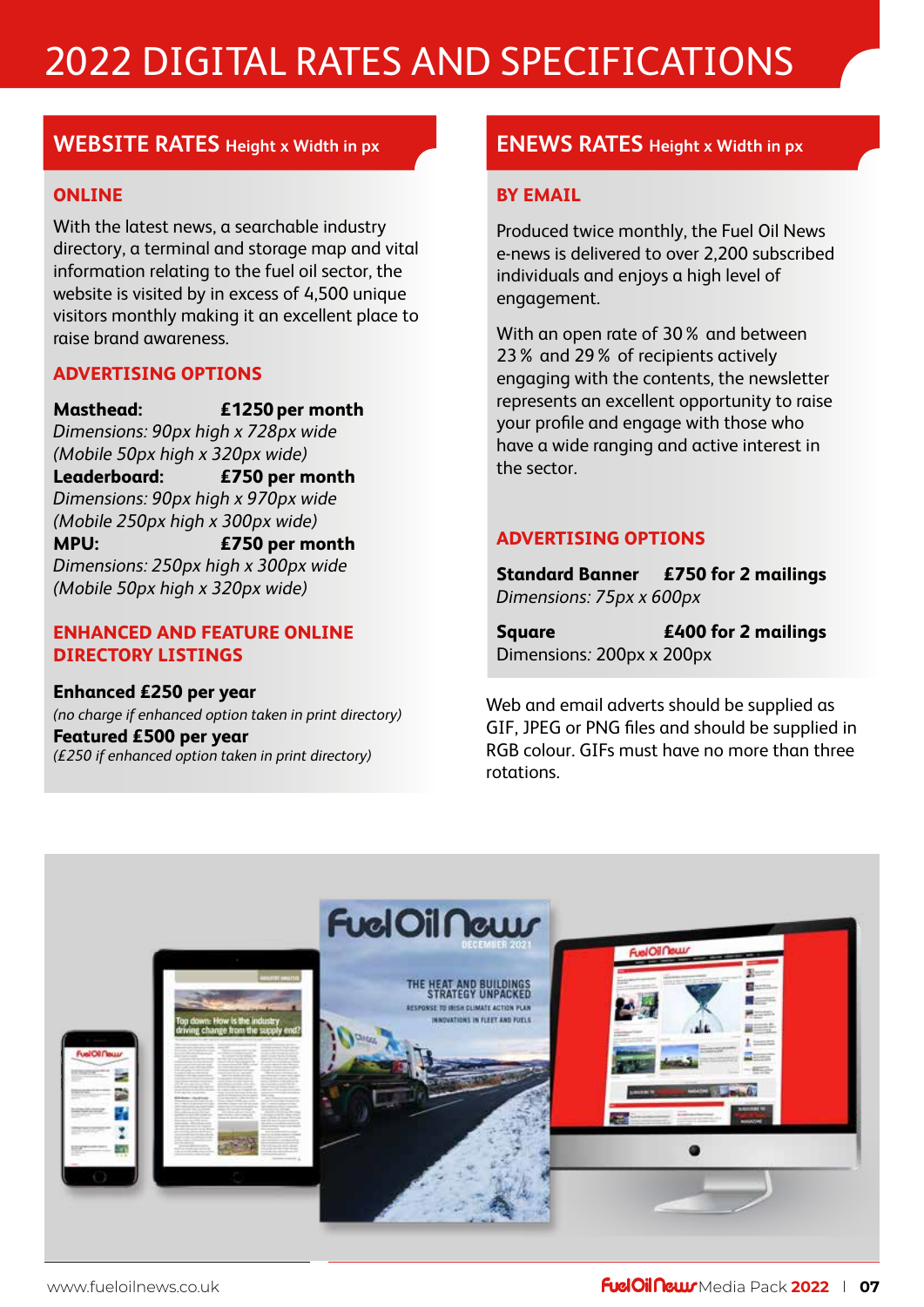## 2022 DIGITAL RATES AND SPECIFICATIONS

### FuelOilNeuur WEBSITE NEWSLETTER

## **FuelOil Neuv**



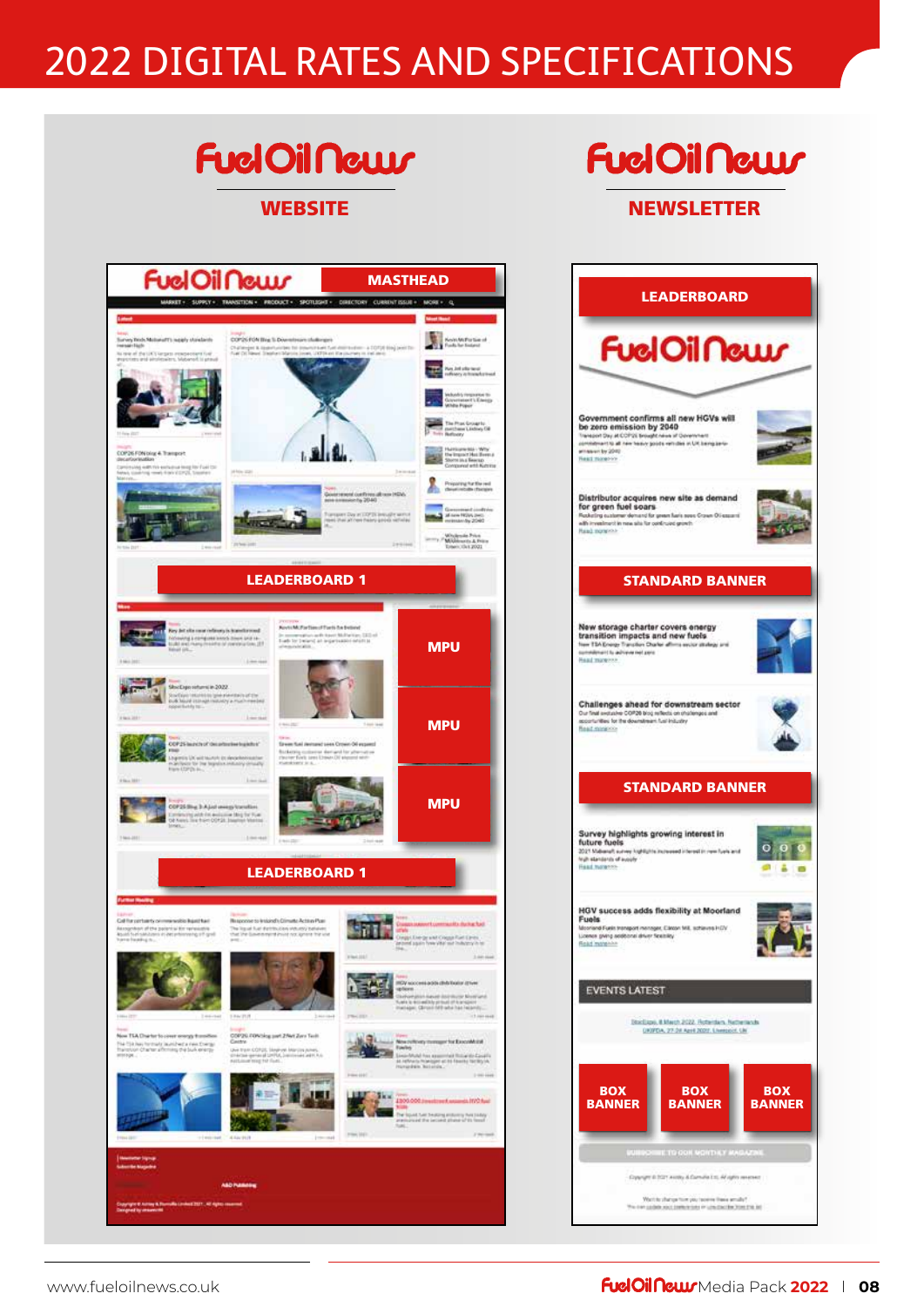## CONTACT & PRODUCTION DETAILS

## **FuelOil Neuvr**

#### **COPY DETAILS – WEBSITE AND NEWSLETTER**

We can accept artwork via email to: ann@andpublishing.co.uk

Adverts should be RGB, supplied digitally in one of the following formats: JPEG, PNG or GIF. If you send an animated GIF please set the number of rotations to three. We also require the URL to which you want the advert to link. Any artwork supplied incorrectly may incur additional costs.

#### **COPY DETAILS – PRINT**

Adverts should be supplied digitally in one of the following formats: JPEG, TIFF, EPS or press PDF with all fonts embedded. Images should be no less than 300dpi at print dimensions and CMYK with no spot colours.

We can accept artwork via email and by file transfer. Any artwork supplied incorrectly may incur additional costs. Advert copy to be set by ourselves can be supplied by email as a single Microsoft Word document with images and/or logos as separate attachments at no less than 300dpi at print dimensions and CMYK with no spot colours.

Publication is monthly and artwork should be supplied by the 15th of the month preceding publication.

**AMENDMENTS & NEW ARTWORK** Once copy has been received it will be deemed to be the final and complete information. Alterations to copy will be accepted at our discretion. Changes to copy should be supplied without application from us. In the event of the copy instructions not being received by the copy date we reserve the right to repeat the copy last issued.

**CANCELLATION** You may be liable for payment in full for any adverts cancelled or for which copy has not been received by the artwork deadline date.

#### Fuel Oil News is published by : **A&D Publishing** Caledonian House, Tatton Street Knutsford, Cheshire WA16 6AG, UK Tel: +44 (0)1565 653283 www.ashleyanddumville.co.uk



**Managing Editor Margaret Major** margaret@fueloilnews.co.uk

**Content Editor Claudia Weeks** claudia@fueloilnews.co.uk

**Content Editor Natalie Persoglio** natalie@fueloilnews.co.uk

**Sales Manager Adrian Major** adrian@fueloilnews.co.uk

**Subscriptions Rhian Burge** rhian@fueloilnews.co.uk

**Accounts Hannah Gardner** hannah@andpublishing.co.uk

**Advertising Copy & Production Ann Butler** ann@andpublishing.co.uk

#### **EDITORIAL**

If you have something to communicate, promote, celebrate or shout about please get in touch with

Margaret Major, Managing Editor **Managaret@fueloilnews.co.uk** 1565 626760 Claudia Weeks, Content Editor **[19]** claudia@fueloilnews.co.uk **1995 653283** 

#### **ADVERTISING CAMPAIGNS**

To plan your high impact, targeted marketing campaign and present your brand, services and products to this valuable audience please get in touch with

Adrian Major, Sales Manager **1988** adrian@fueloilnews.co.uk **198982** 07909 968982